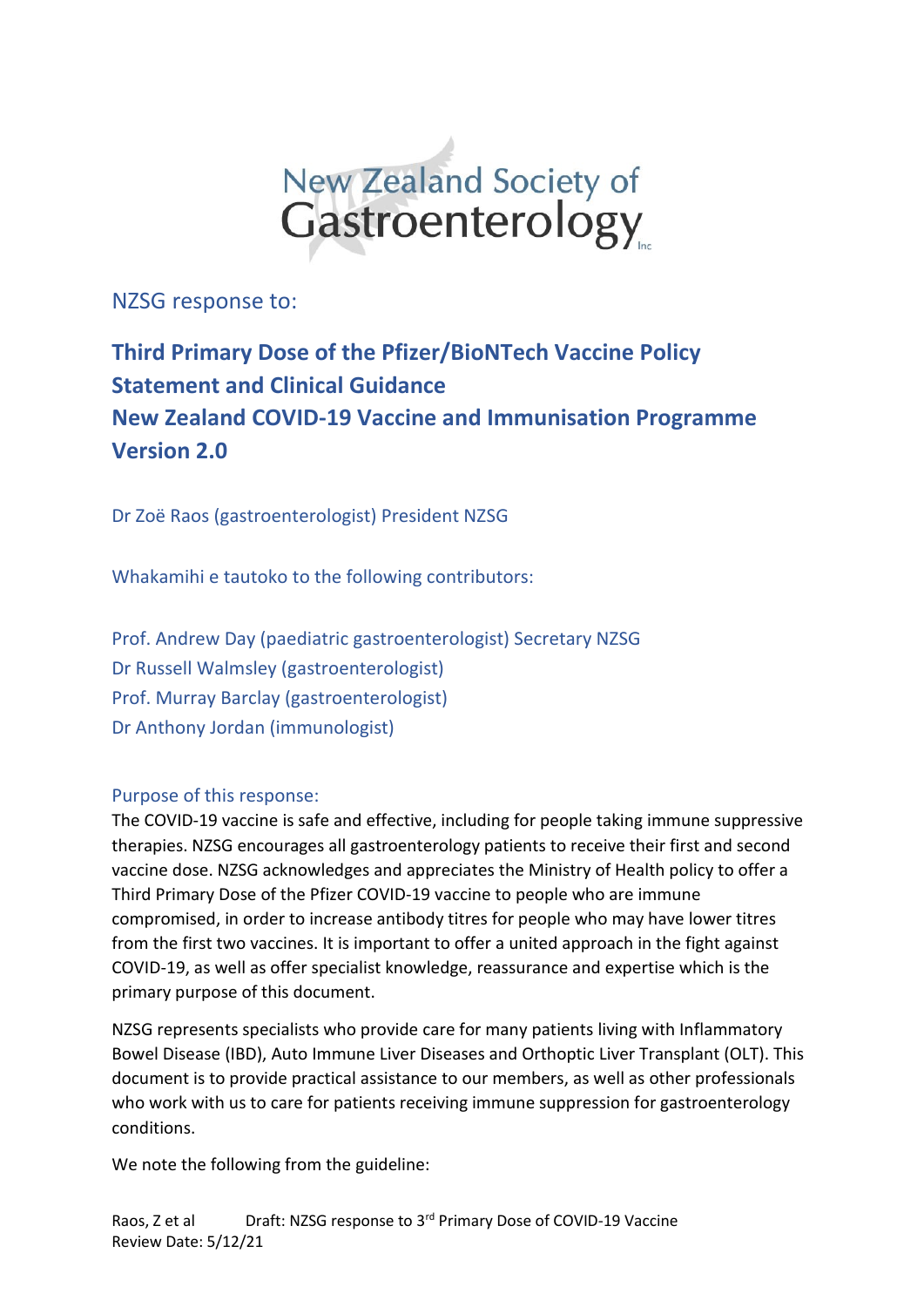- That the additional third primary COVID-19 vaccination dose should be administered at least 8 weeks after the second dose,
- Special attention needs to be paid to current or planned immune suppressive therapies (ideally, delay the third vaccine for at least 2 weeks after the period of immune suppression, in addition to time for clearance of the therapeutic agent).
- If not possible, consideration should be given to vaccination during a treatment holiday or …
- At a nadir of immunosuppression between doses of treatment.

We offer input particularly for 3.3, where the NZSG offers pragmatic information on drug dosing to support the Policy Statement.

A further goal is to share this mahi e kaupapa with individuals and organisations who share the care of patients with Gastroenterology conditions receiving immunosuppressive therapies.

# Practical points for the implementation of the Third Primary COVID-19 vaccine dose

#### Challenges:

- Identification of patients with GI conditions receiving one or more immunosuppressive medications and who meet criteria
- Communication with these patients
- Writing a prescription
- Completing the consent form
- Administration of the third COVID-19 vaccine dose

#### Solutions:

There will be local solutions to local problems. NZSG is keen to hear of local solutions, and to share these. Current understanding is that Primary Care General Practitioners will receive funding to consent for and provide the Third Primary COVID-19 vaccine dose.

Korero is encouraged and welcomed.

Please direct any korero / feedback regarding this draft guideline to: office@nzsg.org.nz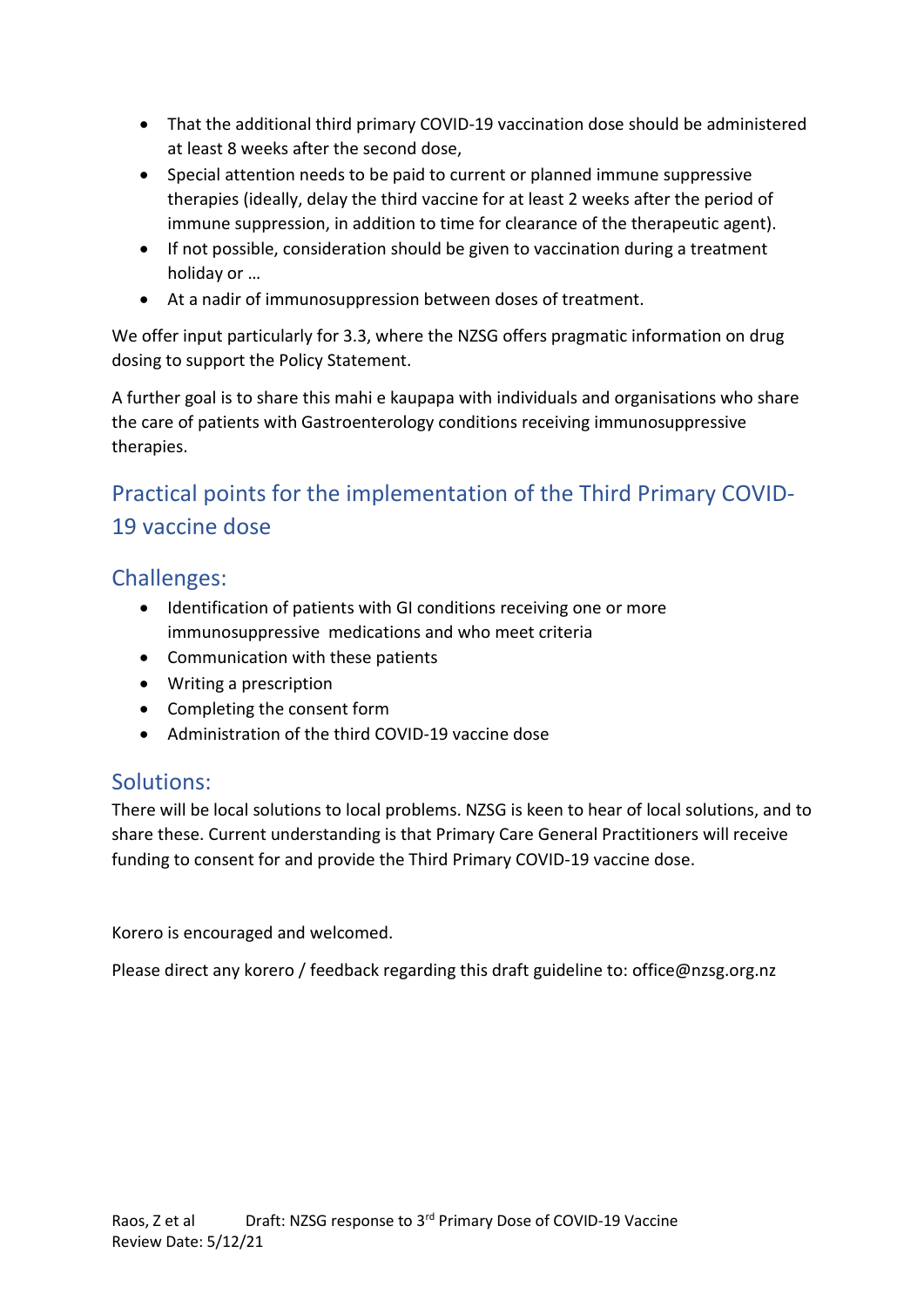# Third Primary Dose of the COVID-19 vaccine: Inclusion Criteria with NZSG Practice Points

Key:

In black are the MOH Inclusion Criteria relevant to Gastroenterology.

In blue are specific guidance from NZSG for inclusion criteria relevant to gastroenterology.

# 2. Consumers on immunosuppressive or immunomodulating therapy at the time of vaccination

2.1 Those who were receiving or had received immunosuppressive therapy for a **solid organ transplant** in the previous six months.

Patients: NZSG's interpretation of this guideline is that all patients who have had a solid organ transplant at any time over the age of 12 years meet criteria. All such patients would be on lifelong immunosuppressive medications, and would therefore meet this criterion. These patients are often on multiple medications, such as tacrolimus, mycophenolate mofetil, ciclosporin and/or prednisone

**Timing**: If treatment for rejection with higher dose immune suppression is needed, then the timing of the third primary dose of COVID-19 vaccine could be 2 weeks after cessation of this treatment as per guidelines, at least 8 weeks after the second vaccine dose. It is not possible to stop routine immune suppression because of the risk of rejection, therefore timing of the third primary dose for people who are stable on treatment can be any time from 8 weeks after the second dose.

2.2 Those who were receiving or had received in the previous three months **targeted therapy for autoimmune disease**, such as JAK inhibitors or biologic immune modulators including B-cell targeted therapies (including rituximab but in this case the recipient would be considered immunosuppressed for a six month period), T-cell co-stimulation modulators, monoclonal tumor necrosis factor inhibitors (TNFi), soluble TNF receptors, interleukin (IL)-6 receptor inhibitors, IL-17 inhibitors, IL 12/23 inhibitors, IL 23 inhibitors. Note: This list is not exhaustive but provides a guide on the types of scenarios where a consumer should receive a third primary dose.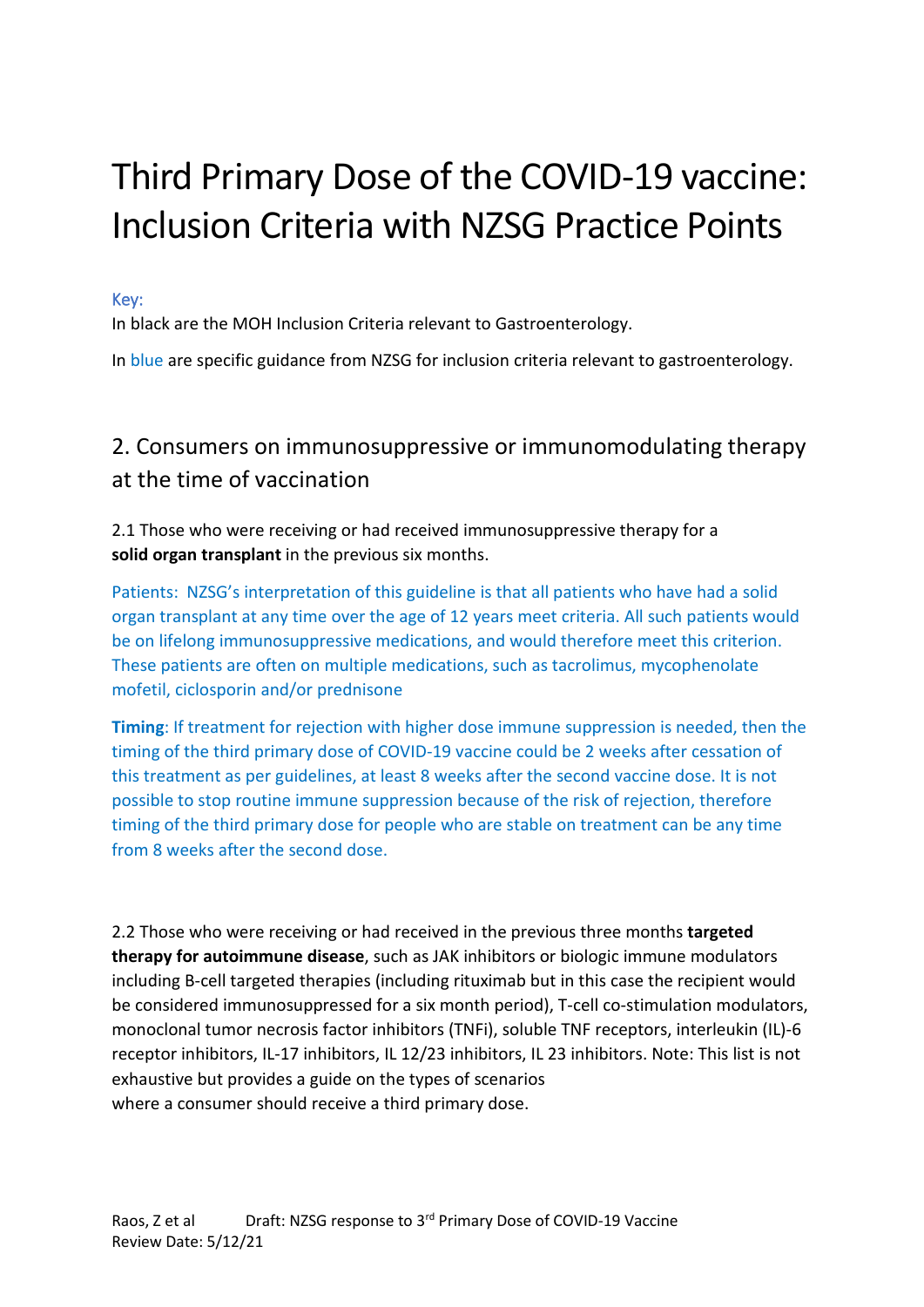## Adalimumab: Anti-TNF

Many people living with IBD receive Adalimumab, a subcutaneous medication. They often receive induction with 160mg at week 0, 80mg week 2, and then continue with 40mg fortnightly. Some people require weekly Adalimumab.

**Timing:** Patients on Adalimumab should receive their third primary dose of COVID-19 vaccine at least 8 weeks after their second vaccine, and ideally the day before the maintenance Adalimumab is normally given

#### Infliximab: Anti-TNF

This medication is typically given at a dose of 5mg/kg intravenously to treat IBD. Induction is often prescribed at weeks 0, 2 and 6. Most patients receive an infusion of 5mg/kg every 8 weeks for maintenance therapy: some get a higher dose, or receive infusions closer together.

**Timing:** Patients receiving Infliximab should receive their third primary dose of COVID-19 vaccine at least 8 weeks after their second vaccine, and ideally 2 – 3 days prior to their next maintenance Infliximab infusion so that the amount of drug is at its lowest

## Tofacitinib: JAK3

Some patients may be receiving Tofacitinib as part of a trial, or are self-funding to treat severe ulcerative colitis. This is an oral drug, given at 10mg BD for 8-week induction, then 5mg BD for maintenance.

**Timing:** Patients on Tofacitinib should be offered a third primary dose of COVID-19 vaccine at least 8 weeks after their second vaccine, and ideally would wait until the maintenance dose has started. A treatment holiday is unlikely, as this treatment in NZ is third line or as part of a trial

## Ustekinumab: IL 12/23 inhibitors (Stellara)

This medication for IBD is given as an infusion for the first dose, subcutaneously for the second dose 4 weeks later, and then maintenance subcutaneous doses 12 weekly. Most patients on Ustekinumab will be in a trial or self-funding because of severe disease.

**Timing:** Ideally, people on Ustekinumab would receive their third primary dose of COVID-19 vaccine 8 weeks after their second dose, before starting Ustekinumab (as would have recently received anti-TNF treatment or similar). Otherwise, the third primary dose of COVID-19 vaccine can be at least 8 weeks after the last one, and ideally given 2-3 days before receiving a maintenance dose (when the amount of medication is at its lowest)

## Anti-Integrin: Vedolizumab.

NZSG acknowledges that the MOH recommendation is not exhaustive and this drug should be handled in a similar way to other biological medications. Most patients on Vedolizumab will be in a trial or self-funding because of severe IBD. This medication is given as an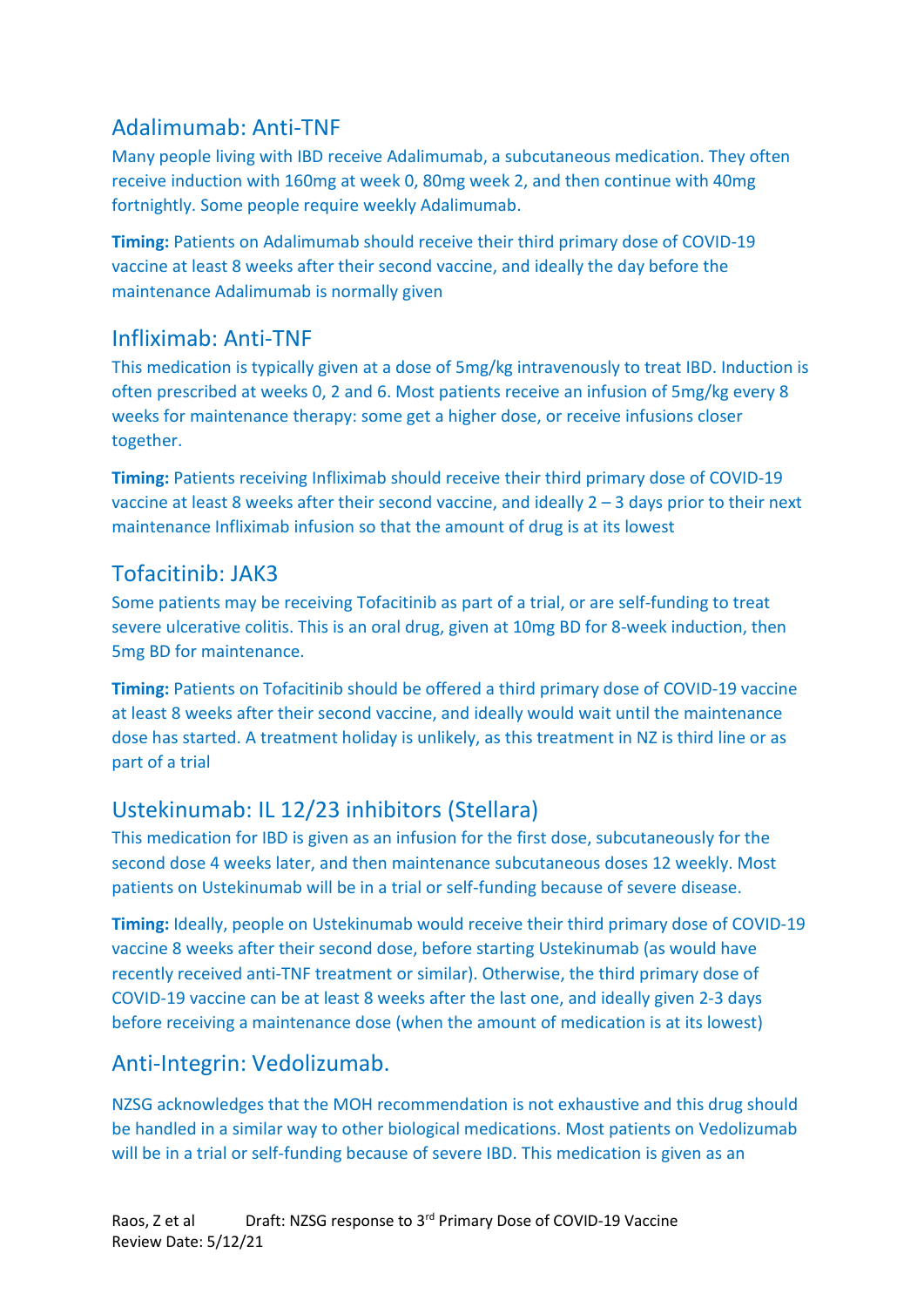intravenous infusion, with typical doses of 300mg at weeks 0, 2 and 6, then 8 weekly maintenance infusions thereafter*.*

**Timing:** Ideally patients on Vedolizumab would receive their third primary dose of COVID-19 vaccine 8 weeks after their second vaccine, before starting Vedolizumab (as would have recently received anti-TNF or similar). Otherwise, the third primary dose of COVID-19 vaccine can be at least 8 weeks after the second dose, and given 2-3 days before receiving a maintenance infusion of Vedolizumab (when the amount of medication is at its lowest).

#### Other Medications:

Some patients in gastroenterology receive Rituxumab (B cell targeted therapy). It is commonly prescribed as an 8 weekly infusion. Patients on Rituxumab should be offered a third primary dose of COVID-19 vaccine 2-3 days prior to their next Rituxumab dose, or when the Rituxumab course is finished.

3. Consumers with chronic immune-mediated inflammatory disease who were receiving or had received immunosuppressive therapy prior to vaccination

3.1 Those on, or have been on, **high dose corticosteroids (equivalent to ≥20mg prednisolone per day) for more than 10 days in the previous month.** Prednisone is commonly prescribed in Aotearoa, and is equivalent per mg to Prednisolone.

**IBD and AIH:** Patients who have received a standard 6-8 week tapering course of Prednisone in the month prior to the publication of this guideline in October 2021 will be eligible for a third primary dose of COVID-19 vaccine.

3.2 Those on **long-term moderate dose corticosteroids (equivalent to ≥10mg prednisolone per day for more than four weeks) in the previous three months.** 

Patients with IBD can receive a tapering course of Prednisone for 6 – 8 weeks, with typical regimens such as:

40mg daily for one week, 30mg daily for one week, 20mg daily for one week, 15 mg daily for one week, 10 mg daily for one week, 5 mg daily for 1 week.

OR: 40mg for one week, reducing by 5mg per week over 8 weeks.

These courses are equivalent to approx. 20 mg daily, therefore all such patients who have received a standard tapering course of steroids in the previous 3 months will be eligible for a third primary dose of COVID-19 vaccine.

3.3 Those with **non-biological oral immune modulating drugs**, such as methotrexate, azathioprine, 6-mercaptopurine, mycophenolate in the previous three months.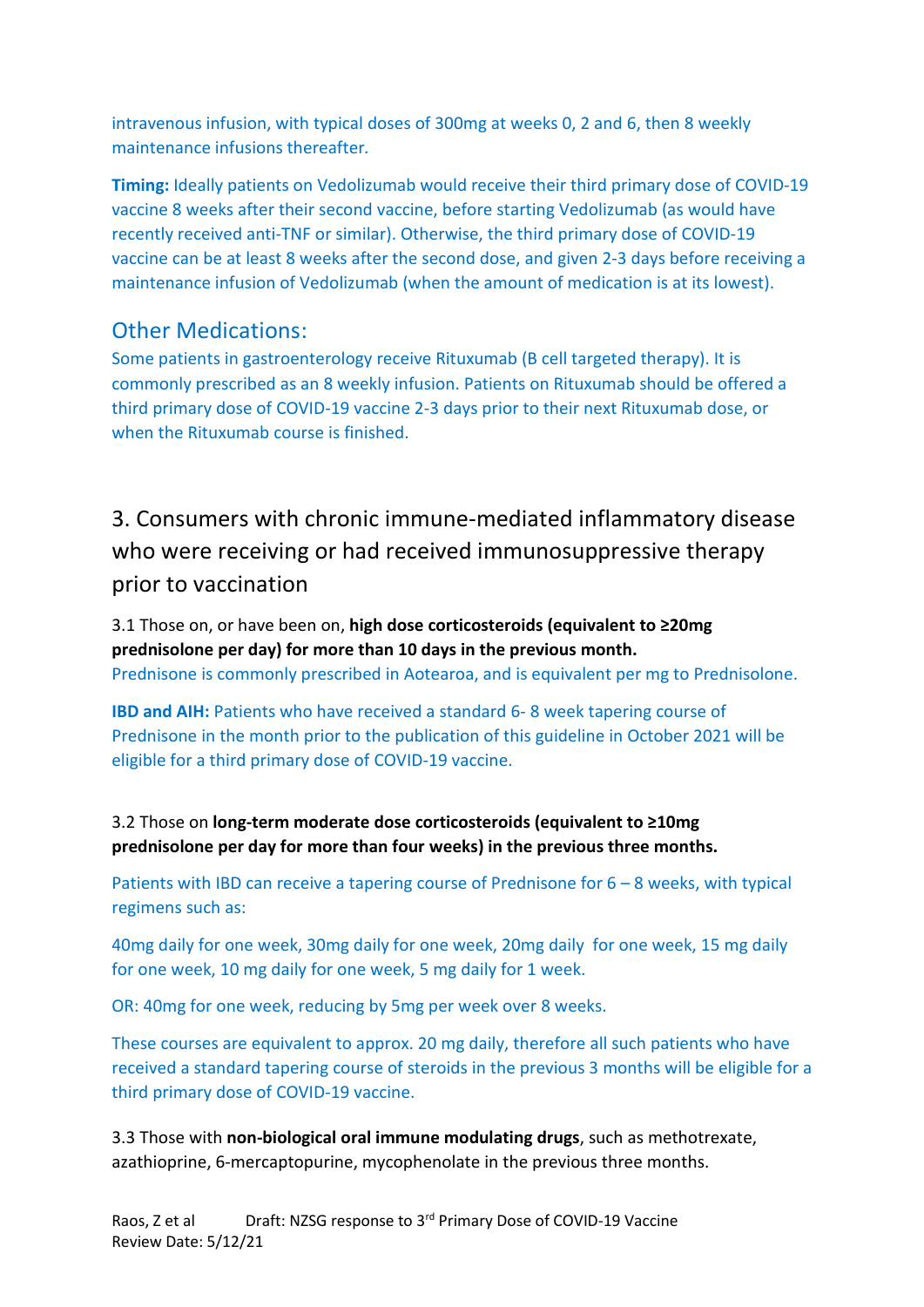**Please note:** NZSG's recommendations for 3.3 are different to those in the current policy where specific doses are mentioned. NZSG, in the interests of transparency and communication, welcomes any discussion from members as well as similar organisations. NZSG has opted for a pragmatic approach for these Practice Points based on current prescribing practice, pharmacological knowledge and input from immunology.

#### Methotrexate:

In gastroenterology, the dose of methotrexate can vary up to 25 mg weekly depending on body weight as well as disease activity. It is the opinion of NZSG that all patients who receive oral or subcutaneous methotrexate to treat inflammatory bowel disease or autoimmune liver disease should be offered a third primary dose of the COVID-19 vaccine.

**Timing:** Ideally, patients on methotrexate should receive their third primary dose of COVID-19 vaccine the day before the usual methotrexate day (Methotrexate is often prescribed on a Monday for example, so ideally would receive the third dose on Sunday, or alternatively receive their third primary dose of COVID-19 vaccine on Monday morning, and delay methotrexate until Tuesday morning)

## Thiopurines: Azathioprine, 6-mercaptoprine and tioguanine (thioguanine):

These medications are commonly prescribed for inflammatory bowel disease and autoimmune liver disease. They are also prescribed for liver transplant. Most patients with these conditions receive medication that is adjusted using therapeutic drug monitoring and disease activity to balance risk and benefit, rather than milligrams per kilogram body weight. NZSG's opinion is that all patients who receive azathioprine, mercaptopurine or tioguanine to treat IBD or autoimmune liver disease are offered a third primary dose COVID-19 vaccination.

**Timing:** The clearance of thiopurine medication is slow. Being mindful of the current environment of limited therapeutic options for people with inflammatory bowel disease, whether to offer a treatment break for at least 8 weeks prior to the third primary dose of COVID-19 vaccine will require a careful assessment of disease activity over the past 12-24 months, then discussion between the patient and their specialist team members. Many patients may not be able to stop the thiopurine for the third vaccine.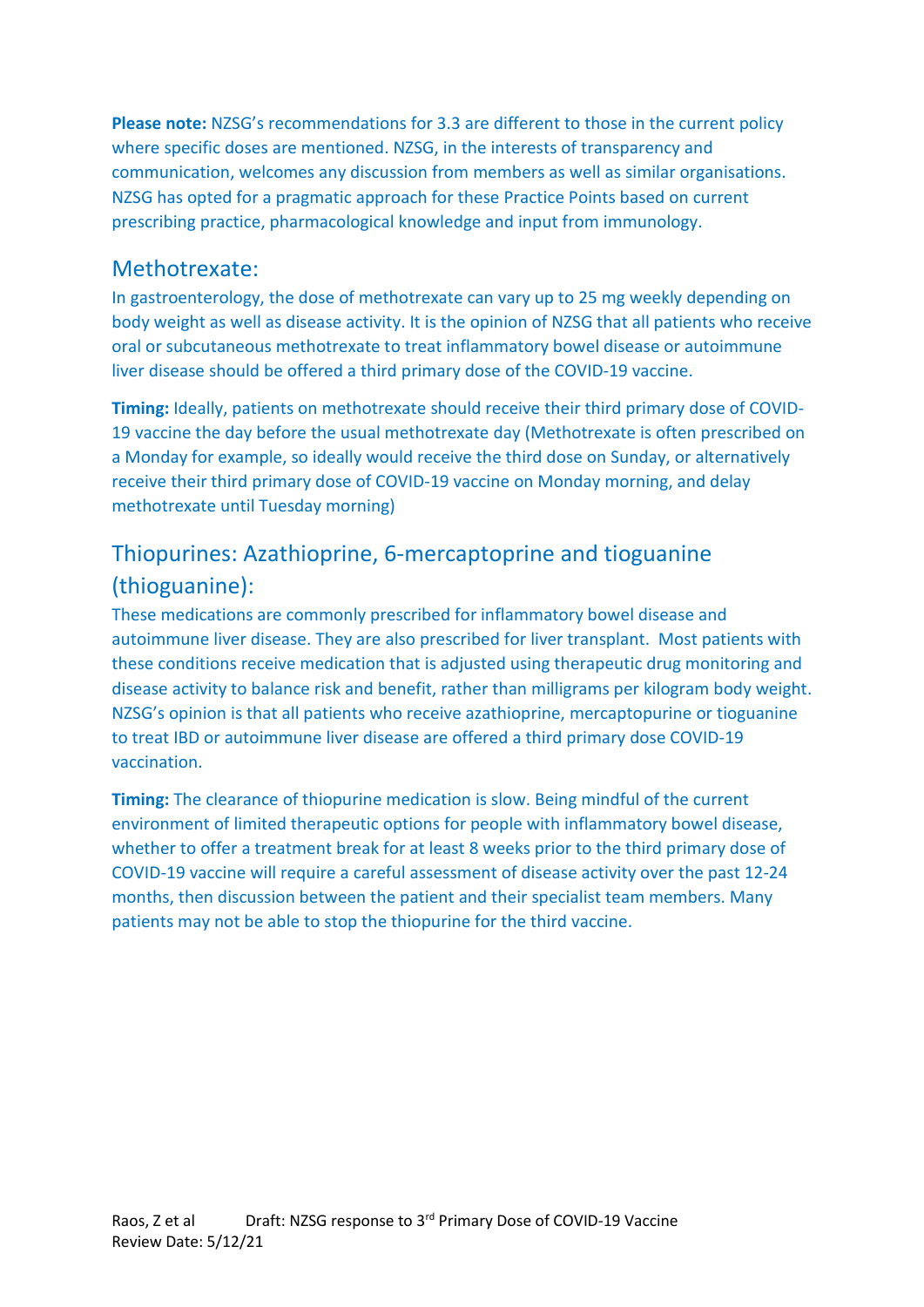# Other immune suppressants: Mycophenolate mofetil, Tacrolimus, Ciclosporin, Everolimus

Sometimes these medications are prescribed out of a transplant setting, for example, for IBD or autoimmune liver disease. NZSG's opinion is that patients receiving these medications for this indication should be offered a third primary dose Covid-19 vaccine.

**Timing:** The third primary vaccine dose should be timed at least 8 weeks after the second vaccine. Generally, patients who need medications such as Tacrolimus and Mycophenolate have significant disease, and are unli

kely to tolerate a drug holiday: This would require careful consideration between the patient and their treating specialist team.

3.4 Those with certain combination therapies at individual doses lower than above, including those on ≥7.5mg prednisolone per day in combination with other immunosuppressants (other than hydroxychloroquine or sulfasalazine) and those receiving methotrexate (any dose) with leflunomide in the previous three months

Practically speaking, this would include IBD or autoimmune liver disease patients who have received a course of steroids and also take an immune modulator.

Patients who only receive mesalazine to treat Ulcerative Colitis (orally or topically) and have not required a course of steroids are expected to have a good response to two primary COVID-19 vaccines. These individuals may be eligible for a 'booster' vaccine at a later date, which is different to the 'third primary dose of COVID-19 vaccine' described here.

# 4. Consumers who had received high-dose steroids for any reason in the month before vaccination

4.1 Those who had received high-dose steroids (equivalent to >40mg prednisolone per day for more than a week) for any reason in the month before vaccination.

This criteria will likely include all patients who have received any course of prednisone (such as described above) to treat IBD or autoimmune liver disease. These patients should be offered a third primary dose of COVID-19 vaccine at least 8 weeks after their second dose of vaccine

Note: Consumers who received brief immunosuppression (≤40mg prednisolone per day) for an acute episode (for example, asthma / chronic obstructive pulmonary disease / COVID-19) and individuals on replacement corticosteroids for adrenal